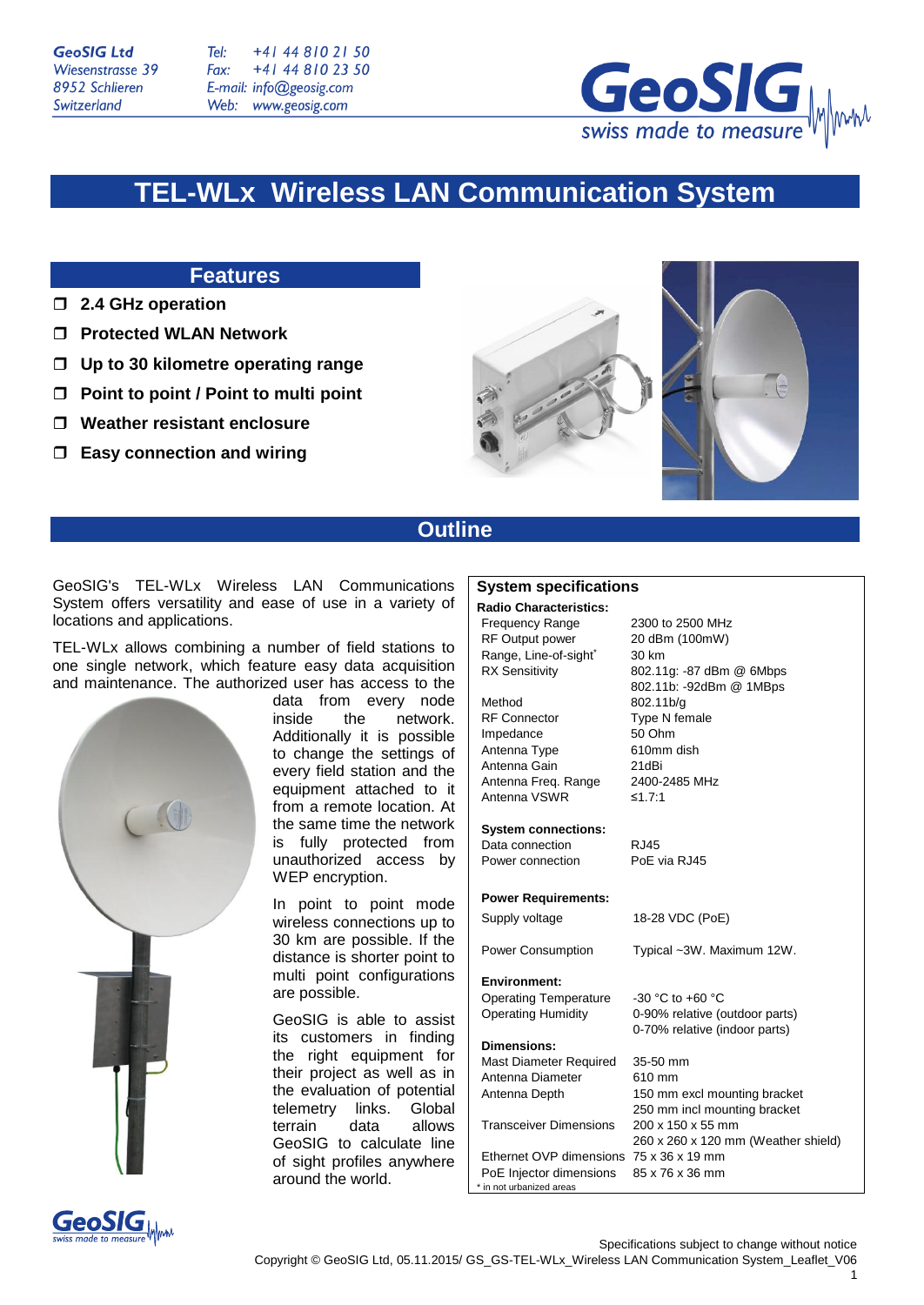

## **Details TEL-WLx Wireless LAN Communication System**

**Standard Package Contents**

| <b>Description</b><br>610mm parabolic<br>antenna      | P <sub>2</sub> P<br><b>YES</b> | P <sub>2</sub> M<br><b>YES</b> | <b>Description</b><br>Transceiver<br>module        | P <sub>2</sub> P<br>YES. | P <sub>2</sub> M<br><b>YES</b> |
|-------------------------------------------------------|--------------------------------|--------------------------------|----------------------------------------------------|--------------------------|--------------------------------|
| Dipole<br>omnidirectional<br>antenna                  | NO                             | YES                            | Transceiver module<br>weather protection           | <b>YES</b>               | <b>YES</b>                     |
| Clamp for mounting<br>parabolic antenna<br>on a mast. | <b>YES</b>                     | <b>YES</b>                     | Clamp for mounting<br>transceiver module           | <b>YES</b>               | <b>YES</b>                     |
| Antenna cable (up to<br>3m)                           | <b>YES</b>                     | <b>YES</b>                     | <b>OVP</b> for Ethernet<br>(DIN rail<br>mountable) | <b>YES</b>               | <b>YES</b>                     |

Antenna cable surge

protector

| Transceiver module<br>weather protection           | YES. | YES |
|----------------------------------------------------|------|-----|
| Clamp for mounting<br>transceiver module           | YES. | YES |
| <b>OVP</b> for Ethernet<br>(DIN rail<br>mountable) | YES. | YES |



## **Optional Equipment**

| <b>Description</b><br>Power supply<br>capable of powering<br>the telemetry<br>equipment and one<br>GMSplus.                                                                                                 | P <sub>2</sub> P<br><b>YES</b> | P <sub>2</sub> M<br><b>YES</b> |        | <b>Description</b><br>100W solar panel,<br>including fixation<br>kit, kit for<br>installation on mast<br>and 2x10m of<br>cable.                                                                               | P <sub>2</sub> P<br><b>YES</b> | P <sub>2</sub> M<br><b>YES</b> |
|-------------------------------------------------------------------------------------------------------------------------------------------------------------------------------------------------------------|--------------------------------|--------------------------------|--------|---------------------------------------------------------------------------------------------------------------------------------------------------------------------------------------------------------------|--------------------------------|--------------------------------|
| Ourdoor protective<br>housing (steel) 600 x<br>400 x 700mm.<br>Including DIN rail,<br>assorted wires and<br>internal wiring of<br>related equipment.<br>Battery.<br>Capacity specified at<br>time of order. | <b>YES</b><br><b>YES</b>       | <b>YES</b><br><b>YES</b>       | 000000 | Includes solar<br>controller (DIN<br>mountable), OVP<br>equipment, external<br>battery cable for<br>GMSplus, fuse<br>folder and battery<br>cable for internal<br>wiring. Battery to be<br>ordered separately. | YES                            | <b>YES</b>                     |